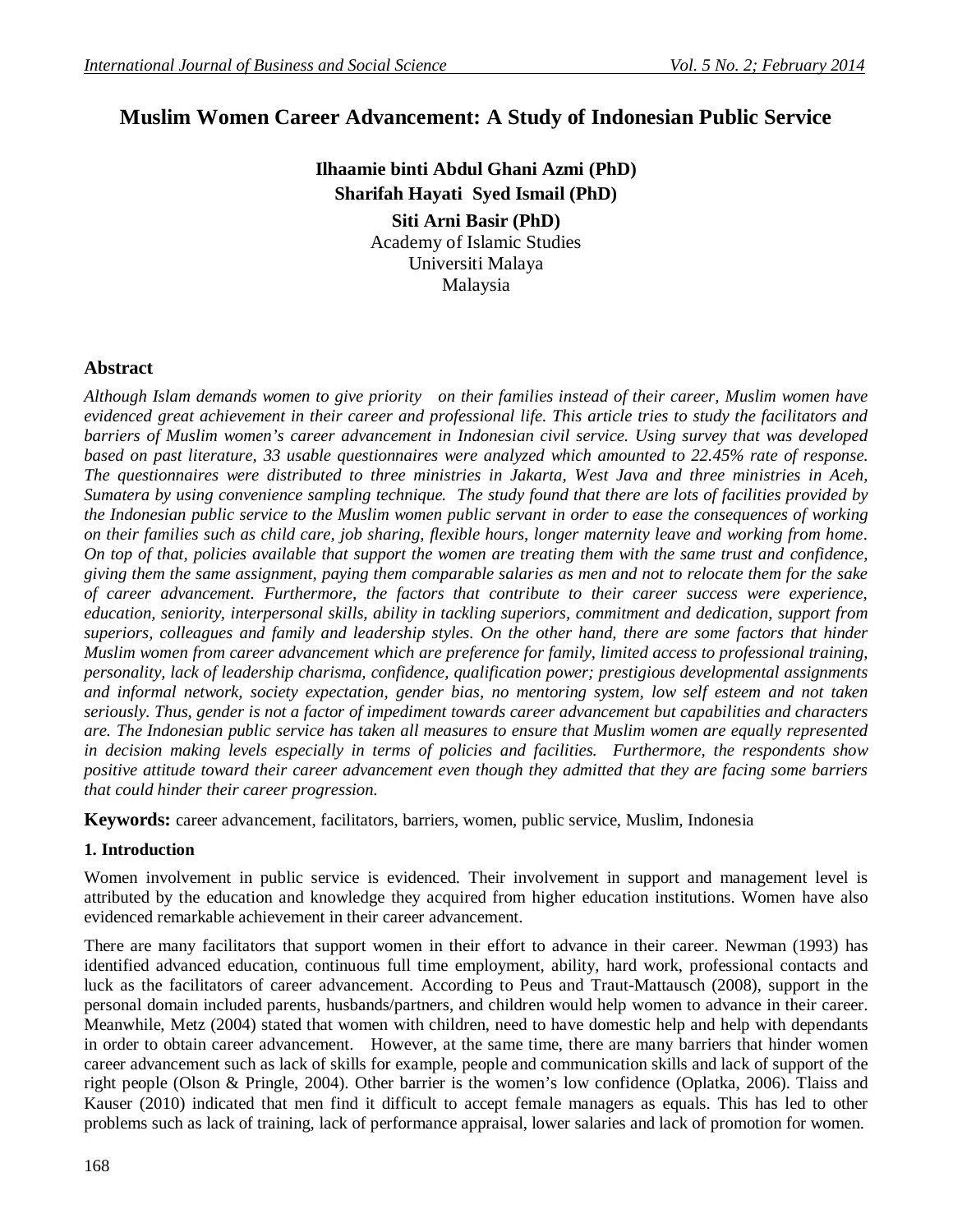Although Islam does not prohibit Muslim women from being active in social and professional arena, Islam demands women to give priority on their families instead of their career. This principle sparks the idea that Muslim women confront significant challenges in their endeavor to advance in their career.

Hence, this article tries to investigate the notion of career advancement of Muslim women in Indonesian public service particularly the facilitators and barriers and their attitude towards career advancement. Indonesia contains the fourth highest number of Muslim population in the world. In order to achieve this research objective, this article is divided further into six sections which are introduction, literature review, methodology, findings, conclusions and implications and limitations.

#### *2. Literature Review*

This section will explain definition, facilitators and barriers concepts of career advancement. It also explains about the background of Indonesia, career advancement of Muslim women in Indonesia and its concepts from Islamic perspective.

#### **2.1 Definition of Career Advancement**

Dries (2011) defined the meaning of career advancement for female managers into many categories i.e. accomplishment, achievement, enjoyment, integrity, balance, personal recognition, influence, position, reward, relationship, material success, contribution, and freedom. In fact, career advancement is the objective measurement of being successful in one's own work as a result of human capital, socio-psychological and systemic factors (Ilhaamie, Sharifah Hayaati & Siti Arni, 2012).

#### **2.2 Facilitators of Career Advancement**

#### **2.2.1 Personal**

Kanter (1977) stressed that women perceived the need to work harder and outperform their male colleagues in order to succeed. Meanwhile, Newman (1993) had identified advanced education, continuous full time employment, ability, hard work, professional contacts and luck as the facilitators of career advancement in diminishing order. According to Keeton (1996), women career success factors are education, competence on job, intelligence, self-confidence (human capital), interpersonal skills, hard work and motivation (sociopsychological). Metz (2003) asserted that women's advancement is chiefly related to their knowledge and skills. Olson and Pringle (2004) highlighted on creativity, risk taking, self confidence, able to make decisions and think strategically, possess people skills and being politically astute. Broadbridge (2008) too suggested that determination, attitude to work, ability, work ethic, performance, experiences and interpersonal skills are preconditions for women career advancement.

Dreher and Ash (1990) stressed on having the opportunity to display talent and competence to senior management and to acquire information through informal network as the facilitators. Historically, women have been excluded from the networks and work experiences that would provide them access to advancement opportunities. To compensate to this lack of access, women may concentrate on demonstrating their competence and exceptional performance. Meanwhile, Hopkins et al. (2006) found that women career advancement overwhelmingly relate to competence. They too indicated that obtaining challenging and high profile assignments is the most important individual strategy for advancement results in providing women both experience and exposure. This is agreed by Broadbridge (2008) who found that being offered and having access to high-profile assignments is pre-requisite for women career advancement.

On the other hand, Vert (1985) asserted that spouse support is very important in facilitating women's career advancement. However, mobility, according to Lewis (1992), is the real factor in advancement. This is especially important as married women find hard to travel for the sake of their work assignment due to childcare. Contrarily, Naff and Thomas (1994) stated that postponing marriage or remain childless could help women to advance in their careers. Meanwhile, Metz (2004) stressed that women with children need to have domestic help and help with dependants in order their career advancement. Ismail and Ibrahim (2008) found that most women rated their family commitment very high that it is hard for them to achieve balance in work life; hence requiring them to reduce their time for their career.

Women also found it difficult to manage their time due to family and societal structures that place domestic role responsibilities on women's shoulders. According to Peus and Traut-Mattausch (2008), balancing a managerial career with the demands of a family is still very difficult for women.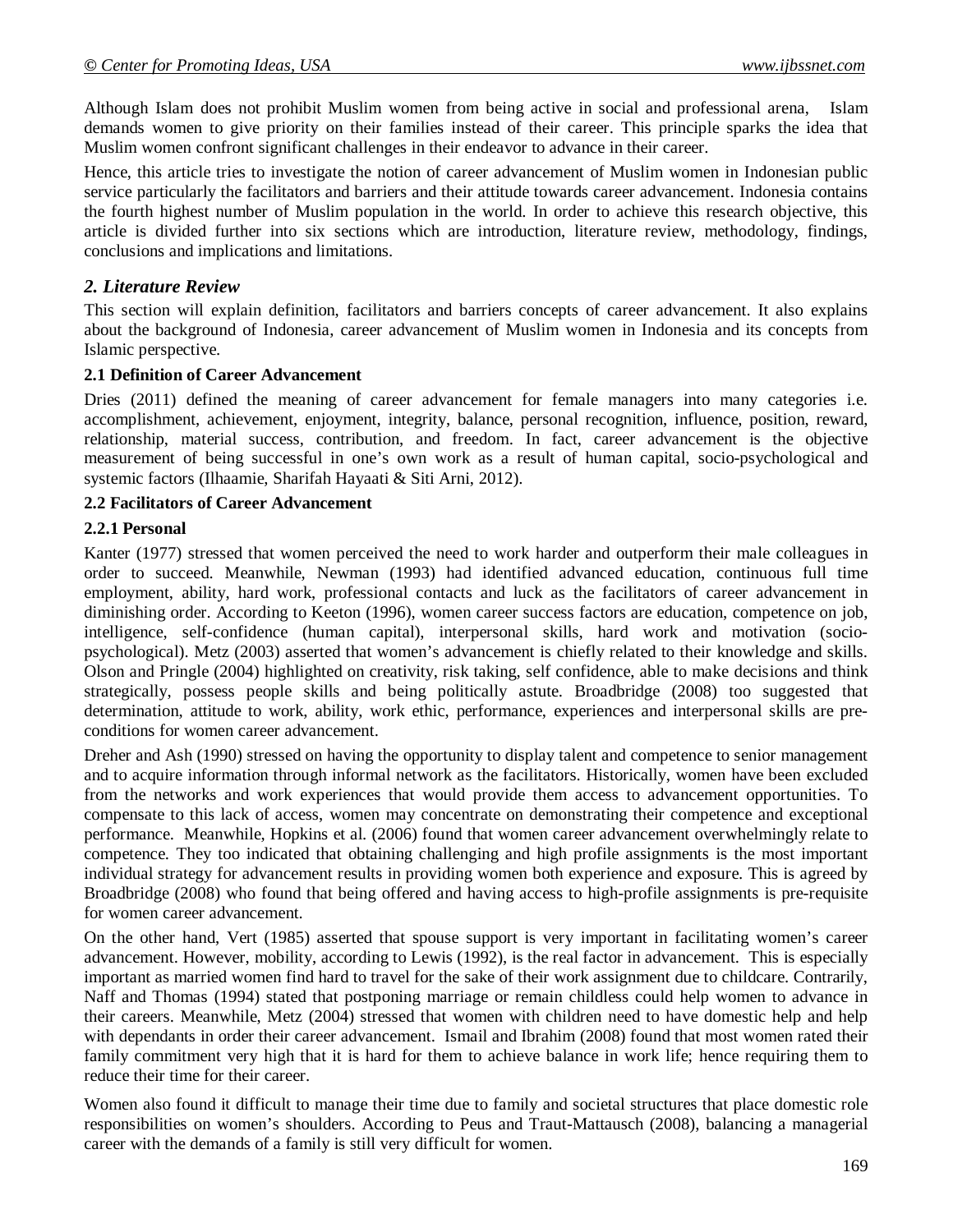The authors further suggested that support in the personal domain included parents, husbands/partners, and children would help women to advance in their career.

# **2.2.2 Organization**

According to Hojgaard (2002), facilities and working condition such as maternity leave, easier access to extended leave, child leave and flexible working time are some of the family friendly policies issued by the public sector in order to facilitate women to work in their sector. The equal pay, civil right and anti-discrimination acts also facilitate women to work and advance in their career. Formal support is a basic pre-requisite if organisations are interested in increasing female participation in management and administrative roles (Sandhu & Mehta, 2007). A change in organizations' policies can help women to shatter attitudinal glass ceiling that they encounter throughout their careers (Sandhu & Mehta, 2007). Therefore, organizations should formulate policies that support career advancement for women. Burke et al. (2006), Broadbridge (2008) and Arokiasamy et al. (2011) suggested organizational policies that enclose the following criteria i.e. top management support and commitment, the explicit used of gender in decision making and recruitment, career planning and employee development, the provision of rewards for providing the required support and achieving agreed upon goals for women's advancement, flexibility in work and better promotional structure.

However, according to Naff (1995), having male mentors facilitate women to advance in their careers. This is due to male mentors seemed to hold more powerful positions in the organization. Ehrich (1995) find that mentorship was described as a helpful and powerful career strategy which greatly assists the career development and career mobility of professionals. It was illustrated that access to mentor is synonymous with access to organisational power. Professional mentorship is the most appropriate policy style for women educators to help them break through the glass ceiling. The author added that it was established that mentoring can yield both career developmental outcomes such as salary increases and promotion as well as psycho-social supportive functions like counselling and friendship. Headlam-Wells (2004) stated the benefits accrued from mentor program are career development, new perspectives, networking skills and personal development. Hopkins et al. (2006) indicated that women recognised that having mentors as a strategy for their advancement. Women historically have lacked access to the power structures in organisations, which are usually male in composition. Their experience may tell them that connections to this power structure and to the decision makers will enhance their position in organisations. Ezzedeen and Ritchey (2009) in their study stated that women executives highlighted the importance of support networks within the organization and in the industry or profession in general to stimulate their career achievement. Mentoring was cited as especially important for women career advancement.

In conjunction to this, Burke et al. (2006) suggested that women describing more supportive organizational practices indicated more job and career satisfaction and higher levels of psychological well-being. Burke, Konyucu and Fiksenbaum (2006) found that women who reported more supportive organizational experiences were more engaged in their work and were more job and career satisfied. These show that having organizational support in women's career advancement is important in obtaining higher performance.

# **2.3 Barriers of Career Advancement**

According to Newman (1994), there are three types of barrier variables: human capital, socio-psychological and systemic barriers. The author explained that human capital barriers are identified as insufficient education, domestic constraints, limited financial resources and insufficient experience. Meanwhile, social psychological barriers include sex-role stereotypes/role prejudice, negative perception of women's capacity for managing, questionable motivation and limiting self concepts. Finally, systemic barriers manifest themselves as sex segregation in the labour force, differential career ladder opportunities, sex segregation of domestic labour, limited access to professional training and informal network, lack of mentors; power and female role models, sexual harassment, and perceived lack of compatibility.

Women tend to view their work as secondary to their family livelihoods when compared with men (Vertz, 1985). There are some supportable and complex reasons for women's absence from senior management such as taking their time out for raising children, lack of mobility and social problems (Brenner, Tomkiewicz & Schein, 1989). Human capital theory and exchange theory suggest that married person will be less likely to move for his or her own career advancement.

Married women with considerably lower incomes than their husbands should be especially unlikely to move (Newman, 1993). Women have traditionally lacked acknowledged power within organizations.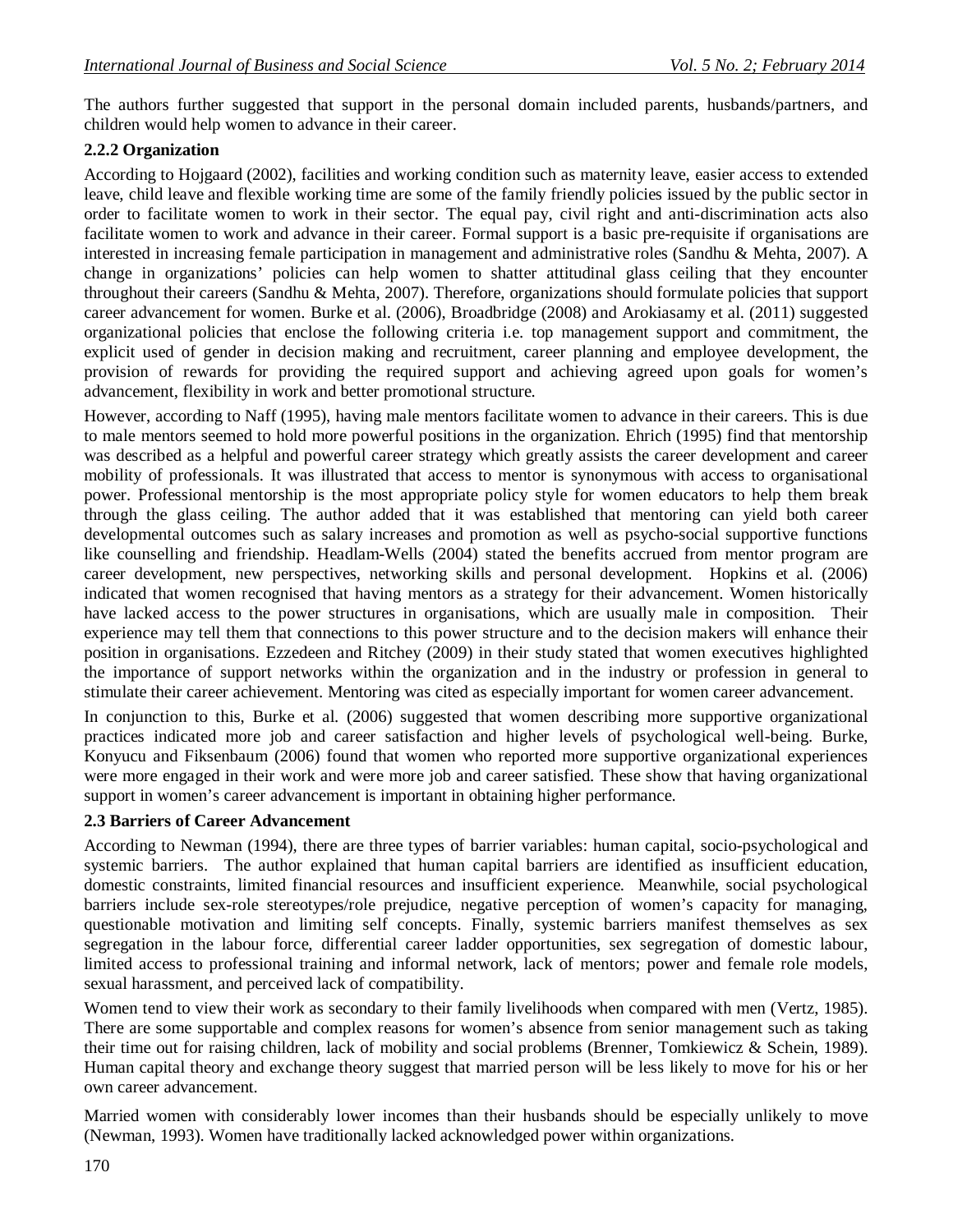If women lack power in organizations because they lack adequate or relevant experience, it is equally true that they lack experience because they are denied the power to define their particular experience as relevant. Thus, gender acts as a barrier to women due to a perceived or real lack of compatibility (Newman, 1993). Even when a working woman had domestic assistance, she is still held responsible for managing her family. If her child or husband is ill, she is expected to interrupt her work in order to ensure that their needs are met. If she fails to do so, society tends to judge her as bad wife or mother. In most cultures, women are expected to be submissive, passive and demure (Corner, 1997). Furthermore, women are assigned jobs with lower prestige than men even within the same job categories. This is due to men are providers and women are carers (Hojgaard, 2002).

Other factors that hinder women from the top are due to their lack of skills such as people skills and communication skills like the ability to read nonverbal cues in dealing with other people and respect for people. They also face problems in getting the right people around them and getting the support of the right people (Olson & Pringle, 2004). Other factor is the women's low confidence. They are given the titles but not the power of authority e.g. Pakistan. In short, they are not as authoritarian as men (Oplatka, 2006). Women had also been facing prejudice from male, but this barrier can be overcome with hard work and persistence (Omair, 2010). Concurring to this, Tlaiss and Kauser (2010) indicated that men find it difficult to accept female managers as equals. This has led to other problems such as lack of training, lack of performance appraisal, lower salaries and lack of promotion for women.

Newman (1983) identified two broad categories of labour-market segregation which are: (a) horizontal segregation, i.e. when different types of work are allocated to men and women (horizontal segregation broadly corresponds to occupational segregation); and (b) vertical segregation, when men and women both participate in various fields of work but women are disproportionately concentrated in the lower grades and men in the higher. Bergmann (1986:114) contended that a "segregation code" prohibits mixing the sexes as equals and reserves upper-level jobs for men. Indeed, public agencies and federal-contract holders tend to be less sex segregated than the private sector and non-contractors.

Meanwhile, Morrison and colleagues described glass ceiling as a "transparent barrier that keeps women from rising above a certain level in corporations" (1987: 13). Other author like Mani (1997) defined glass ceiling as an invisible barrier based on attitudinal or organizational bias which prevents qualified individuals from advancing to managerial positions. According to Oijala (1987), the idea was first introduced in the Wall Street Journal that women climbing the corporate ladder find the going was demanding but possible on the lower rungs of management, however; then hit their heads against an invisible glass ceiling when trying to scale past the middle management level. On the other hand, the U.S. Department of Labour defined the glass ceiling as "those artificial barriers based on attitudinal or organizational bias that prevent qualified individuals from advancing upward in their organization" (1991: 1). Powell and Butterfield (1994) considered glass ceiling as a barrier for women as a group, barring individuals' advancement simply because they are women rather than because they lack the ability to handle jobs at higher levels. The authors explained further that glass ceiling could exist at different levels in different organizations or industries and the term is typically used to suggest a barrier to entry into top-level management positions.

#### **2.4 Indonesia**

#### **2.4.1: Background Information**

Indonesia is located next to Malaysia and Singapore. Indonesia is the fourth largest of Muslim population in the world. It has at least 200 ethnic groups with four main ethnics which are Javanese (45%), Sudanese (14%), Madurese (7.5%) and Coastal Malays (7.5%). The Indonesians are majority Muslims (87%), Protestants (6%), Roman Catholics (3%), Hindus (2%) and Buddhist (1%). Agriculture is the main labor force in Indonesia (45%) and this follows by services (39%) and industry (16%). The vast majority of the population is employed in micro or small enterprises (90% of off-farm employment).The official language is Indonesian, however; the most prevalent local language is Javanese (Levinson, 1998). Indonesia state is a state based on Pancasila ideology which contains five principles: belief in one supreme God or monotheism, a just and civilized humanity, the unity of Indonesia, democracy, consensus arising out of deliberations amongst representatives and social justice for all people of Indonesia.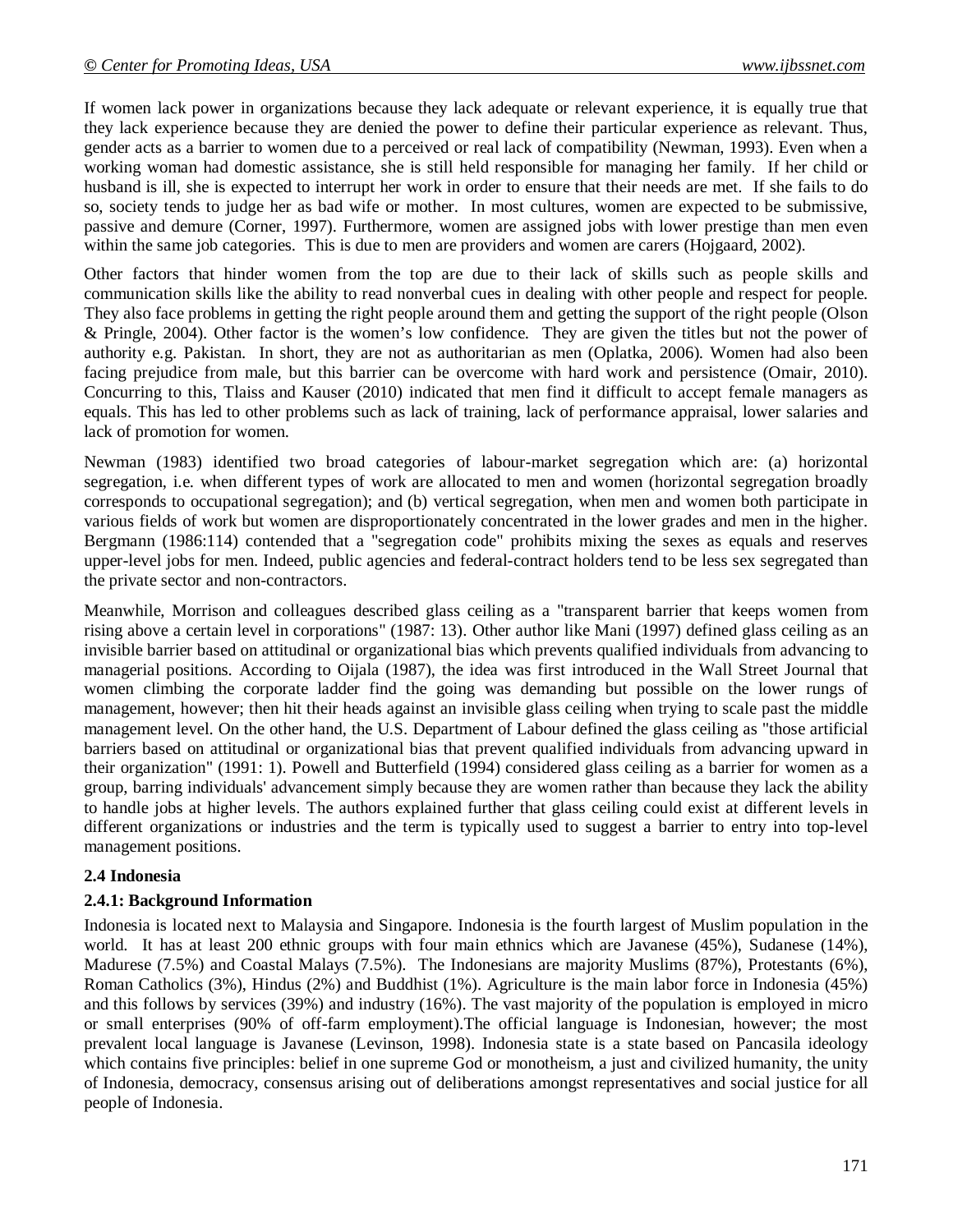A significant feature of Indonesia's governance can be observed in Laws 22/25 of 1999 and 32/33 of 2004, which outlined responsibilities and powers to the *Kota/kabupaten* level of government, equivalent to cities and districts (called regencies in Indonesia). Civil servants are directly responsible to the heads of local government, as opposed to national Ministries. In the initial Decentralization Law 22/25 of 1999, provinces were given very little powers with devolution going directly to the lower branches of government. Under the Revised Law No. 32/33 of 2004, provinces have increased powers of oversight and coordination over local governments.

# *2.4.2 General Overview of Women Employment in Indonesia*

In the 2000s, the female Labour Participation Rate (LPR) fell and the male rate increased. In 2008, it was moderate, whereas the male rate of 85 percent was high. About 39 percent of all employed worked in agriculture, 13 percent in manufacturing, and 48 percent in services, with the female shares being 40 percent, 14 percent and 46 percent respectively. In terms of formal and informal employment at labour market structure, research showed that slightly over 30 percent of all employed and less than 28 percent of females are currently working in the formal sector. About 42 percent of the total labour force and 32 percent of the females are self-employed (Maarten van Klaveren and Kea Tijdens et.al, 2010).

By the year of 2008, the Indonesian work force totalled up to 111.5 million whereby it had a lower female work force participation rate than its neighbouring countries (45%). At that time, the unemployment rate of Indonesia was 8.4 percent, compared to 3.3 percent of Malaysia. At the moment, the unemployment rate for women is higher (7.54%) than men (5.68%) showing that there is gender inequality in the labour force (Asima, 1998). To add things worse, women basically receive lower wages than men for certain basic business and technical skills. Despite gaps in income between sexes in both the formal and informal sectors, and inadequate input and support for training and skills development, women contribute significantly to the growth of agricultural and rural-sector development (UNDP, 2009). Besides that, they are willing to be paid lesser wages than their male counterparts in manufacturing and agricultural sector (Tjiptoherijanto, 1997).

In 2008, 18 million women or 48 percent of the Indonesian female labour force worked in the service sector, broadly defined, from transport and communications to the civil service and services in private households; this was the case for 46 percent of all females in the labour force and a larger share, 49 percent, of all male employed. As for single industries, the shares of those in wholesale and trade (17% of all employed, 22% of all females employed and 14% of all males) were large in international perspective. By contrast, the shares of both women and men employed in finance, public administration, education, and health and social work were relatively small (UN MDG Indicators). Research done by Maarten van Klaveren, Kea Tijdens et.al (2010) calculated this share for the year of 2008 at 31.1 percent.

The percentage of Indonesian women in management was 6.6% in 1985 and this was the lowest in the ASEAN region. The number later increased to 17 percent. On the other hand, only 3.7 percent hold the senior positions in the state enterprises including state banks. This data show that women managers are more likely to be in public than the private sector (Bennington & Habir, 2003). The general reason identified for the situation is due to the illiteracy rate among women (63%) which is higher than men (29%). However, at the higher education level (both state and private universities), girls comprise 47.6 percent of students. This statistics demonstrate that women are attaining relatively equal level of education to men. Furthermore, this also points to a bright future whereby the women's participation in the labour force especially the public service could be increased (UNDP, 2010).

# **2.4.3 Career Advancement of Women in Indonesian Public Service**

There was a rapid growth in the number of temporary officials employed by regional governments over the 1970s and early 1980s. Since then, it has been the strategy to reduce the number of civil servants in general administrative positions, especially those with low levels of education (Booth 2005). Between 1997 and 2008, the size of the civil service has been slimmed down with 490,000 temporary employees or 12 percent. In this process, the female employment share, with 22 percent already small, has been decreased to just over 20 percent (Maarten van Klaveren, Kea Tijdens et.al 2010): whereas the number of males in 2000 to 2008 fell with 11 percent, that of their female colleagues declined by 15 percent (Booth 2005; ILO Laborsta). The women civil servants differ from the male colleagues in several aspects: they are younger, more likely to be single, and are more highly educated.

Meanwhile, Indonesia's civil service consists of some 4.6 million people.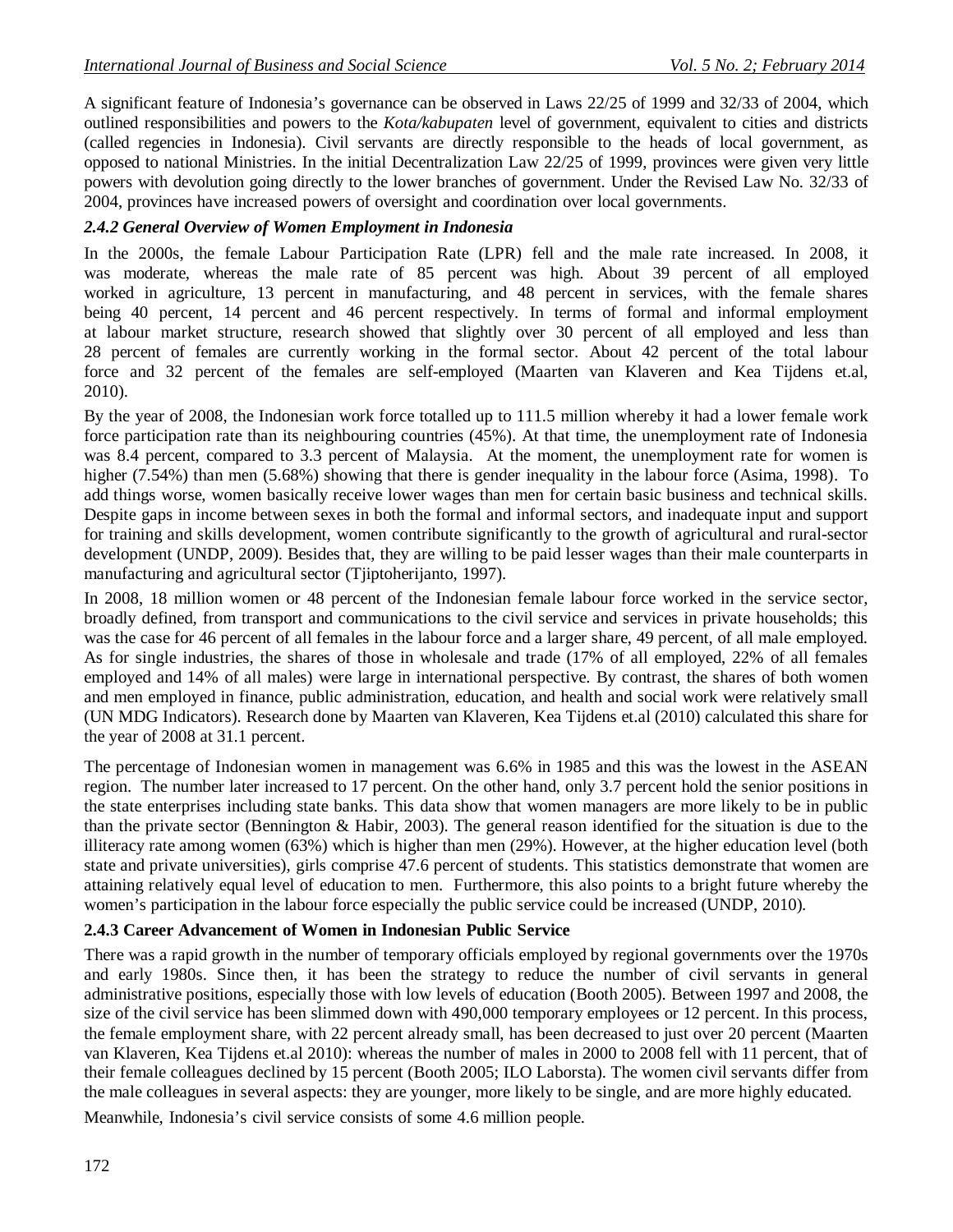Of this, about 600,000 are police and military, leaving some 4 million civilians as the civil servants at about 2 per cent of the total population, this is small compared to Indonesia's South East Asian neighbours (World Bank, Mac 2000). In 2008, about 2.5 million are employed in public administration and defence and over 40 percent were school teachers or health workers such as nurses.

From 1974 to 1984, the number of women participated in public service increases from 18 percent to nearly 30 percent. Later, it increased to 37.4 percent but only 5.5 percent are in positions of authority. Then, it increased to 7 percent and 11 percent in 1984 (Bennington & Habir, 2003) especially for the echelon 1 officials (Schech and Mustafa 2010).

The Indonesian civil service tends to be a lifetime career, from graduation until retirement (at the age of 56 years old). Thus, civil servants rarely quit or get fired, and seldom move from one ministry to another. If an employee's performance is deemed satisfactory, their grade will advance once every four years. Rises in grade do not, however; guarantee promotions to better managerial positions.

Indonesian government rankings are complicated, being a mix of "*Golongan*" (entry levels based on education) and echelon (structural positions, the top three of which are managerial). There are four *golongan* in ascending order, I-IV, and five echelons in descending order, V-I whereby I being the highest one. One should be in *golongan* III or IV to have a chance of entering structural level of five echelons (Wright & Tellie, 1993).

In 1974, most women were employed in the lowest of the four broad official classifications (Golongan I), in which only require elementary-school qualification. By 1984, the majority were found in *Golongan* II, which requires a college degree or equivalent. Women at *Golongan* III (postgraduate degree) had more than tripled from the 1974 level. This indicates progress has been made, although the progress into managerial ranks cannot be ascertained (Wright & Tellie, 1993).

Research in 1992 also showed the same result that women still were underrepresented in the higher ranks of the Civil Service. In 1992, Indonesia had almost 4 million civil servants, of which 35 percent were women but only 12.9 percent of them in the highest ranking out of 519,372 total number of civil servants (Nisha, 1996).

However, according to Sen (1998), women's participation has grown rapidly, doubling in the decade to 1984 and most rapidly in the middle management levels. Women also hold almost 40 percent of *Golongan* II and 32 percent of *Golongan* III positions, although there was only about 13 percent each on the top and bottom levels of the bureaucracy.

Indonesian women also make up less than 1 percent of officials with decision-making authority in local government offices. However, in 2005, for the first time, a woman was appointed as Indonesia's Minister of Finance. This is a contrast to the principal of Islam as Islam should not be a barrier to women's advancement in Indonesia and Muslim women could pursue an academic or professional career after marriage. Thus, women are not restricted to private life but instead should have more access to professional career.

This is due to Indonesian women's performance at work that is proven by T.O. Ihromi (1995) as being dedicated. Indeed, demand for women workers is increasing in Indonesia due to the societal acceptance for women to work and their better education.

Promotions in local government are determined by all civil servants to undergo a standard performance assessment which is known as DP3 every year. This procedure was created during the Suharto regime and emphasizes, among other things, loyalty to Pancasila (the official ideology of the state) and the Constitution (Paramita, 2007).

The Ministry of Finance (MOF) allows women to seek re-assignment to accompany their husbands when they are assigned to another city. While this suggests flexibility towards women's careers, the 'beneficiaries' must accept demotion to a sub-managerial level in their new posting. This flexibility is not offered to men, which means that it is invariably the women are required to accept demotion in order to accompany their husbands (Paramita, 2007).

Indonesian women tend to turn down promotions which are attached to remote postings, preferring to stay in Jakarta, or at least Java. Since they cannot be promoted without serving in remote areas, their grades advance but their positions remain low. The result is that the Jakarta office is filled with women in advanced grades but low positions. It is assumed that they are not their family's main breadwinner and therefore, they are less in need of unofficial payments. However, this could restrict their future careers. It is found out that majority of women who are promoted are widowed or divorced as they can be relocated throughout Indonesia.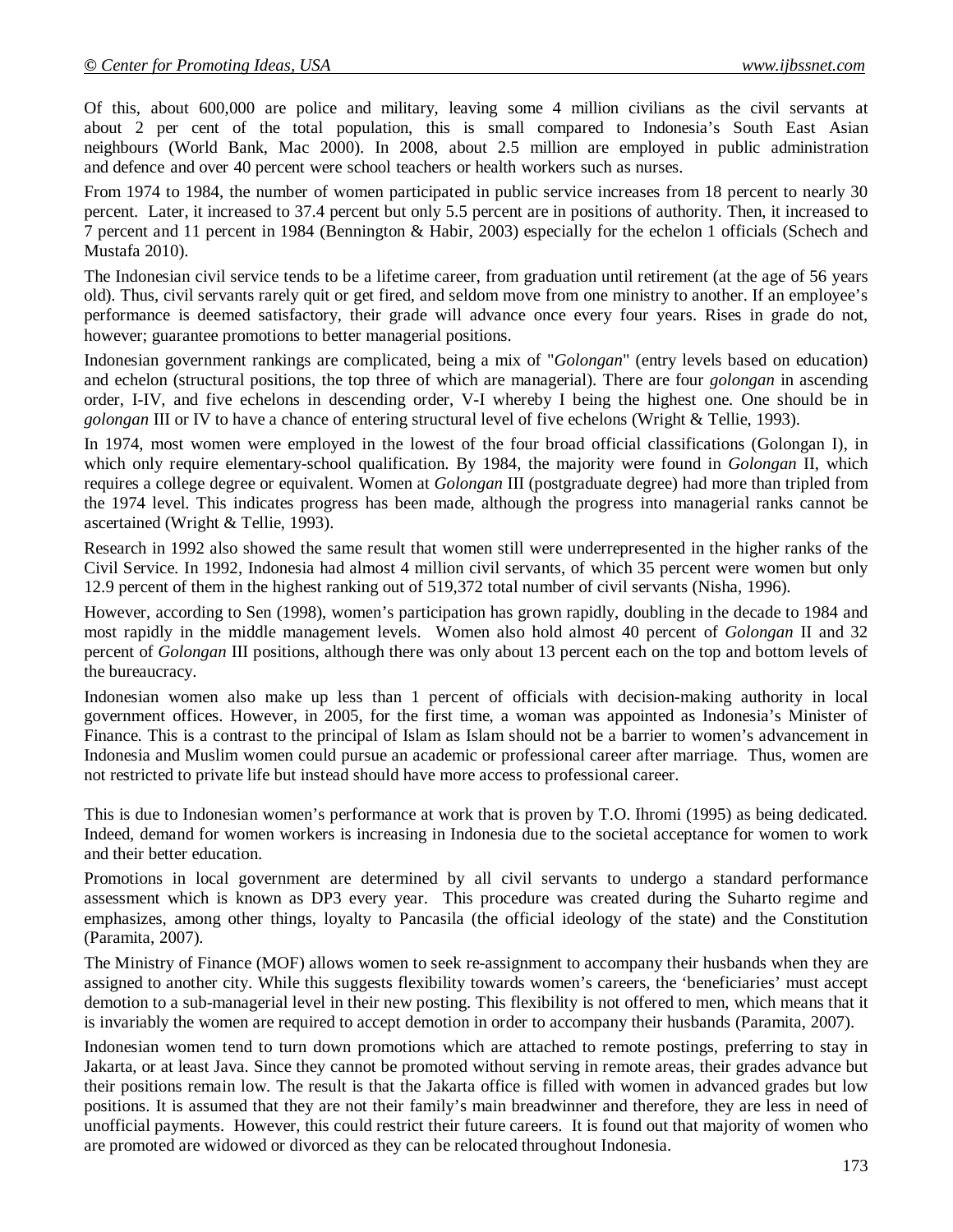This shows that it remains difficult for women with families to advance. On the other hand, women seek to be reassigned to accompany their husbands when they are assigned to another city (Paramita, 2007).

In five ministries i.e. Communication and Information, Transportation, Public Works, Marine and Fisheries, and Religious Affairs, there are no women working in the first echelon (Paramita, 2007). At the second echelon of these ministries, the percentage of women holding the posts ranges from 5.9 percent and 27 percent, and in the third echelon, the percentage ranges from 14.3 percent to 21.2 percent. There are no women working in the first echelon in the state ministries and ministry-level agencies in Indonesia. The percentage of women working in the second echelon ranges from 4.2 to 23.3 percent (UNDP, 2010).

Please refer to table 1 for overall details.

| Rank                   | Women $(\% )$ | Men $(\% )$ |
|------------------------|---------------|-------------|
| <b>First Echelons</b>  | 8.72          | 91.28       |
| Second Echelons        | 44.98         | 55.02       |
| Third Echelons         | 46.78         | 53.22       |
| <b>Fourth Echelons</b> | 48.07         | 51.93       |

#### **Table 1: Women in the Civil Service by Echelon (2009)**

#### **Source:** UNDP, 2010

To make things worse, these women public servants are subjected to a non-government organisation which is known as Dharmawanita which is compulsory for all women civil servants and civil servants' wives. Nationally, the wife of a senior Minister heads Dharmawanita and thus, the wives in the Dharmawanita hierarchy are placed in accordance with their husband's position in the department. Hence, women civil servants resent their obligations to Dharmawanita as their bosses' wives put additional demands on them. Thus, some have never participated in any Dharmawanita's activity. However, Indonesian women are lucky as they do not require men to share domestic work as the burden of domestic labour is passed to the rural poor (Sen, 1998).

#### **2.5 Career Advancement of Muslim Women: An Islamic Perspective**

Since majority of Indonesian population are Muslim, it becomes very crucial to understand some general ideas on woman at work and career advancement from the Islamic point of view. This understanding has a correlation with Muslim life style and perception besides other factors mentioned earlier in this paper. In Islam, men and women are regarded as equal creation (Surah al-Taubah: 71). The Qur'an, Al-Hujuraat 49:13 is often quoted to support this view that humankind derives from an equal pairing of men and women. "Allah favours not man, or woman, but whoever is the most pious". This had been underlined in the principles of justice (al-adalah), equality (almusawah) and freedom (al-hurriyah) introduced by Prophet Muhammad (p.b.u.h). Women play several roles at a time i.e. producer of nation's future generations, wife and faithful companion to her husband, mother and educator of her children, manager of household, citizen, worker, employer or manager etc.

Thus, conflict between work and family is common. However, women need to give priority to worship Allah, their selves and family (Surah al-Isra' [17]: 24, Sunan al-Tirmidhi).Thus, there is no discrimination among men and women in terms of career advancement including in giving good service. Indeed, Islam encourages good deeds and development of its *ummah* (nation) in their career making. Islam does not want its people to be backward (Surah an-Nisa: 32). Hence, employers should facilitate their employees' career advancement in terms of providing related developmental assignments, mentoring system, upholding transparent and just career paths and others. However, it is arguable amongst the Muslim prominent scholars on matter for women becoming head of a country due to several reasons for women benefits. This position is also known as *al-Khalifah* or *al-Imam al-Kubra* or *al-Sultan al-A`zam.* They are the highest ruler or policy maker in the country under the caliphate system. It shows higher in power, authority and jurisdiction compared to other political and security positions. It is classified by Muslim scholars as ` Wilayah Ammah' and in opposite to this is classified as `Wilayah Khassah'. These rulership positions are entrusted solely for men by majority of Muslim scholars. This is due to several arguments and factors (al-Mawardi, (n.d.), Muhammad b. Ali al-Shawkani (1961), Ibn Taimiyyah (1993).

For the `Wilayah Khassah" where the authority is limited to certain areas or field of work , majority of Muslim scholars are in agreement for women to hold highest managerial ranking position (Sharifah Hayaati & Ilhaamie, 2009). According to Ibn Hazm, women are permitted to hold this position based on al-hadith narrated by Abu Bakrah (Ibn. Hazm, 1970) "Each of you is a leader and responsible to whom you lead" (al-Bukhari, 1986).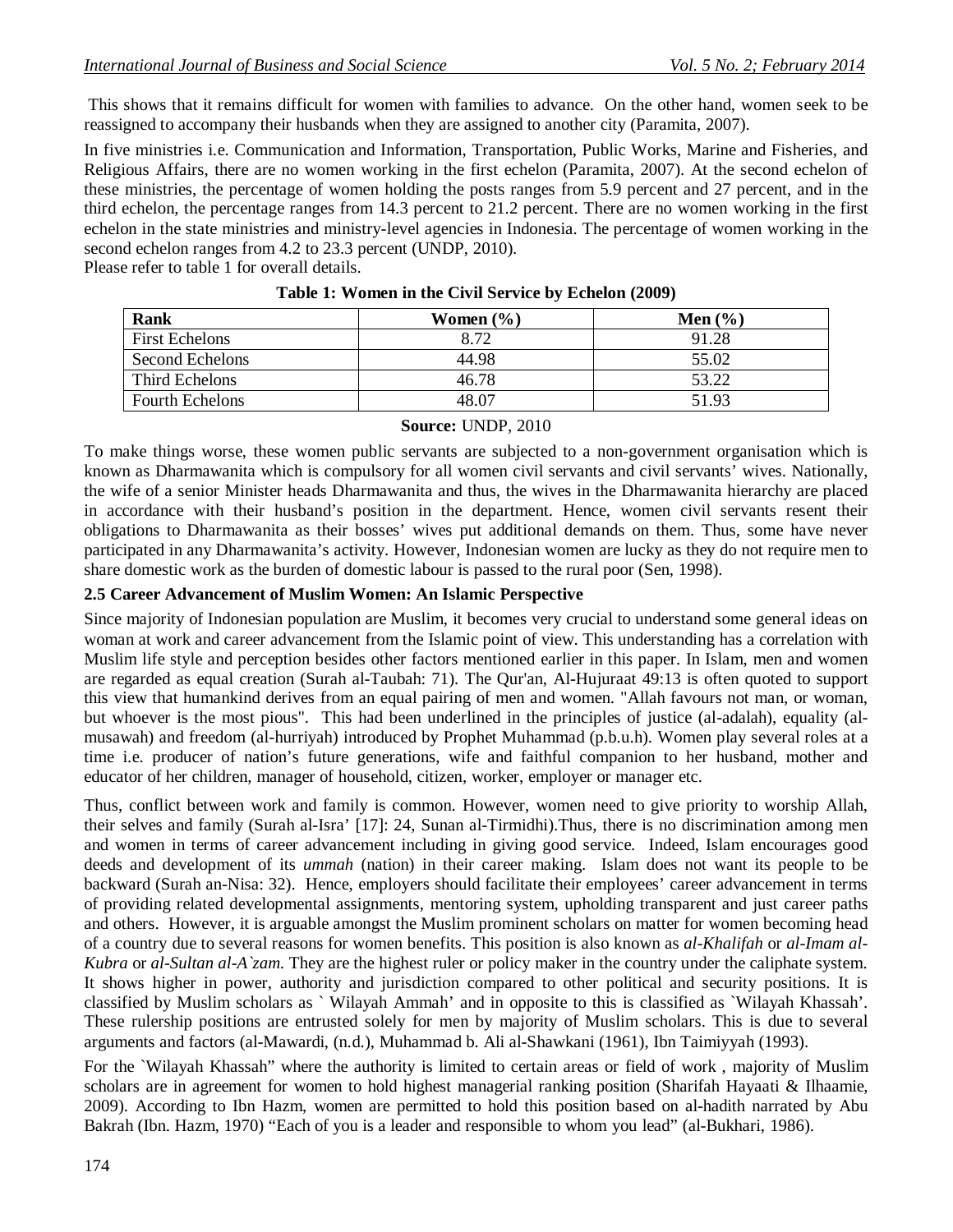And with this rule, we settle to acknowledge that women's involvement in government or organizational leadership is permissible in Islam.

#### *3. Methodology*

#### **3.1 Research Goal**

In this study, the objective is to examine the facilitators and the barriers of Indonesian Muslim women public servants in their career advancement. Based on the literature review as mentioned above, a questionnaire was developed and later was tested on five women public managers (Cooper & Schindler, 2003). The final instrument contains 10 sections in 16 pages of the demography of the respondents, facilitators, organizational facilities and policies, attitudes towards work, barriers, critical success factors, career advancement from Islamic perspective, future plans and recommendations.

#### **3.2 Sample and Data Collection**

The questionnaires were distributed to three ministries in Jakarta, West Java and three ministries in Aceh, Sumatera by using convenience sampling technique. This technique was used as descriptive data is pertinent for an exploratory study. Moreover, it is very hard to collect data considering that the researchers are foreigners. This matter was observed while the pre-test was conducted by the researchers. These three ministries were chosen by based on the assumption that career advancement was harder for Muslim women due to the ministries' masculine characteristics (e.g. Ministry of International Trade). Meanwhile, Java and Sumatera specifically Jakarta and Aceh were chosen due to the fact that they are the main two places which contain high population of Muslim in Indonesia.

# *1.1. Results and Discussion*

With the help of Indonesian research assistants, about 147 completed questionnaires were collected, however; unfortunately; only 33 were useable. This amounted to 22.45% rate of response.

Majority of the respondents are Acehnese (63.6%) aging from 46 to 58 years old (36.4%), married (72.7%) for 16 to 20 years (36.4%) with one to five children (63.6%). Their priority is their family (51.5%) and therefore, they are the primary provider of their family (69.7%). These Muslim women possess bachelor degree (53.8%) and thus, they hold professional and managerial post (84.8%) for one to five years (69.7%) and earn from 3,100,000 to 4 million rupiah (33.3%) with salary grade of IV/b (15.5%). Their parents possess tertiary education (54.5% & 42.4% respectively), however; their mothers are not working (72.7%). On the other hand, their fathers work in the private sector (18.2%).

Thus, the assumption that Indonesian women are not the primary provider in their family is not supported by this study. Moreover, majority of the respondents are new in their departments. This could be due to they keep being transferred from one department to other department. Please refer to table 2 for further details.

| <b>Factors</b>                         | Majority                   | Percentage (%) |
|----------------------------------------|----------------------------|----------------|
| Ethnic                                 | Aceh                       | 63.6           |
| Age                                    | 46-58 years old            | 36.4           |
| <b>Marital Status</b>                  | Married                    | 72.7           |
| Length of Marriage                     | $16-20$ years              | 36.4           |
| Qualification                          | <b>Bachelor Degree</b>     | 53.8           |
| <b>Basic Salary</b>                    | 3,100,000-4,000,000 Rupiah | 33.3           |
| Salary Grade                           | IV/b                       | 15.5           |
| Position                               | Professional & Managerial  | 84.8           |
| Tenure                                 | $1-5$ years                | 69.7           |
| No. of Children                        | 1-5                        | 63.6           |
| <b>Total Hours of Household Duties</b> | $6-10$ hours               | 39.4           |
| <b>First Priority</b>                  | Family                     | 51.5           |
| Primary Provider                       | Yes                        | 69.7           |
| Fathers' Highest Education             | Tertiary                   | 54.5           |
| Mothers' Highest Education             | Tertiary                   | 42.4           |
| Fathers' Occupation                    | Private                    | 18.2           |
| Mothers' Occupation                    | Not Working                | 72.7           |

#### **Table 2: Respondents' Profile**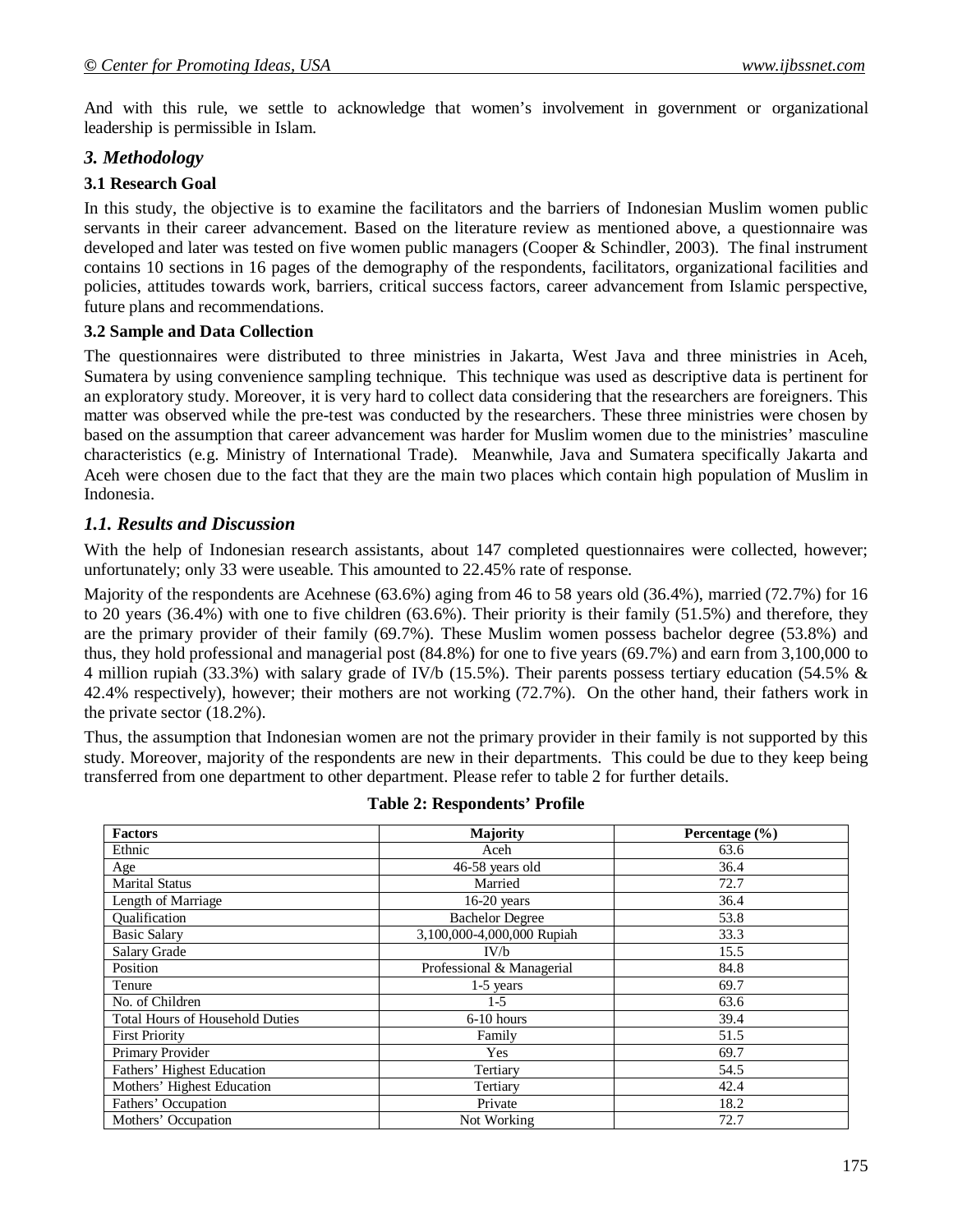These women spent eight hours (51.5%) at work and they sometimes bring work back home (57.6%). This shows that women are hardworking. Majority of them prefer to work with anybody be it women or men as their boss (63.6%). Thus, they are satisfied with their position (60.6%), salary (51.5%) and power (72.7%). Please refer to table 3 for further details.

| <b>Items</b>                 | <b>Majority</b> | Percentage $(\% )$ |
|------------------------------|-----------------|--------------------|
| Hours Spent at Work          | 8 Hours         | 51.5               |
| Bring Work Back Home         | Sometimes       | 57.6               |
| <b>Position Satisfaction</b> | Yes             | 60.6               |
| <b>Salary Satisfaction</b>   | Yes             | 51.5               |
| <b>Power Satisfaction</b>    | Yes             | 72.7               |

|  | <b>Table 3: Attitudes toward Work</b> |  |  |
|--|---------------------------------------|--|--|
|--|---------------------------------------|--|--|

These women believed that some facilities are provided by their employer to ease the conflict of working with their families. Some of the facilities are child care (60.6%), job sharing (54.5%), flexible hours (45.5%), longer maternity leave (36.4%) and working from home (27.3%). Please refer to table 4 for further details.

| <b>Table 4: Current Facilities for Career Women</b> |  |  |  |
|-----------------------------------------------------|--|--|--|
|-----------------------------------------------------|--|--|--|

| <b>Recommendations</b> | Frequency | Percentage $(\% )$ |
|------------------------|-----------|--------------------|
| Child Care             | 20        | 60.6               |
| <b>Job Sharing</b>     | 18        | 54.5               |
| <b>Flexible Hours</b>  |           | 45.5               |
| Longer Maternity Leave |           | 36.4               |
| Work from home         |           | 27.3               |

Regarding the policies on career advancement, these women believe that women are treated with the same trust and confidence (51.2%), given the same assignments as men (48.5%), the rules treat them equally as men (45.5%), being paid comparable salaries (36.4%) and are not asked to relocate geographically (30.3%). Please refer to table 5 for further details.

| <b>Attitudes</b>                                   | <b>Frequency</b> | Percentage $(\% )$ |
|----------------------------------------------------|------------------|--------------------|
| Women are treated with the same trust & confidence |                  | 51.2               |
| Women are given the same assignments as men        |                  | 48.5               |
| The rules treat men $\&$ women equally             |                  | 45.5               |
| Women are paid comparable salaries                 |                  | 36.4               |
| Women are not asked to relocate geographically     |                  | 30.3               |

**Table 5: Policies on Career Advancement**

These women agreed that the factors that contribute to their career success were experience (39.4%), gender (36.4%), education (33.3%), seniority (30.3%), interpersonal skills and ability in tackling boss (27.3%), commitment and dedication (24.2%), support from boss, colleagues and family (24.2 %) and leadership styles (21.2%). Please refer to table 6 for further details.

**Table 6: Critical Success Factors**

| <b>Factors</b>                  | <b>Frequency</b> | Percentage $(\% )$ |
|---------------------------------|------------------|--------------------|
| Experience                      | 13               | 39.4               |
| Gender                          | 12               | 36.4               |
| Education                       | 11               | 33.3               |
| Seniority                       | 10               | 30.3               |
| Interpersonal Skills            | Q                | 27.3               |
| <b>Ability in Tackling Boss</b> | Q                | 27.3               |
| Commitment & Dedication         | 8                | 24.2               |
| Support from Boss & Colleagues  |                  | 24.2               |
| <b>Support from Family</b>      |                  | 24.2               |
| Leadership Style                | –                | 21.2               |

On the other hand, they believe that there are some factors that hinder them from career advancement which are preference for family (57.6%), limited access to professional training and personality (51.5%), lack of leadership charisma (48.5%), lack of confidence (45.5%), society expectation and gender bias (42.4%), lack of qualification,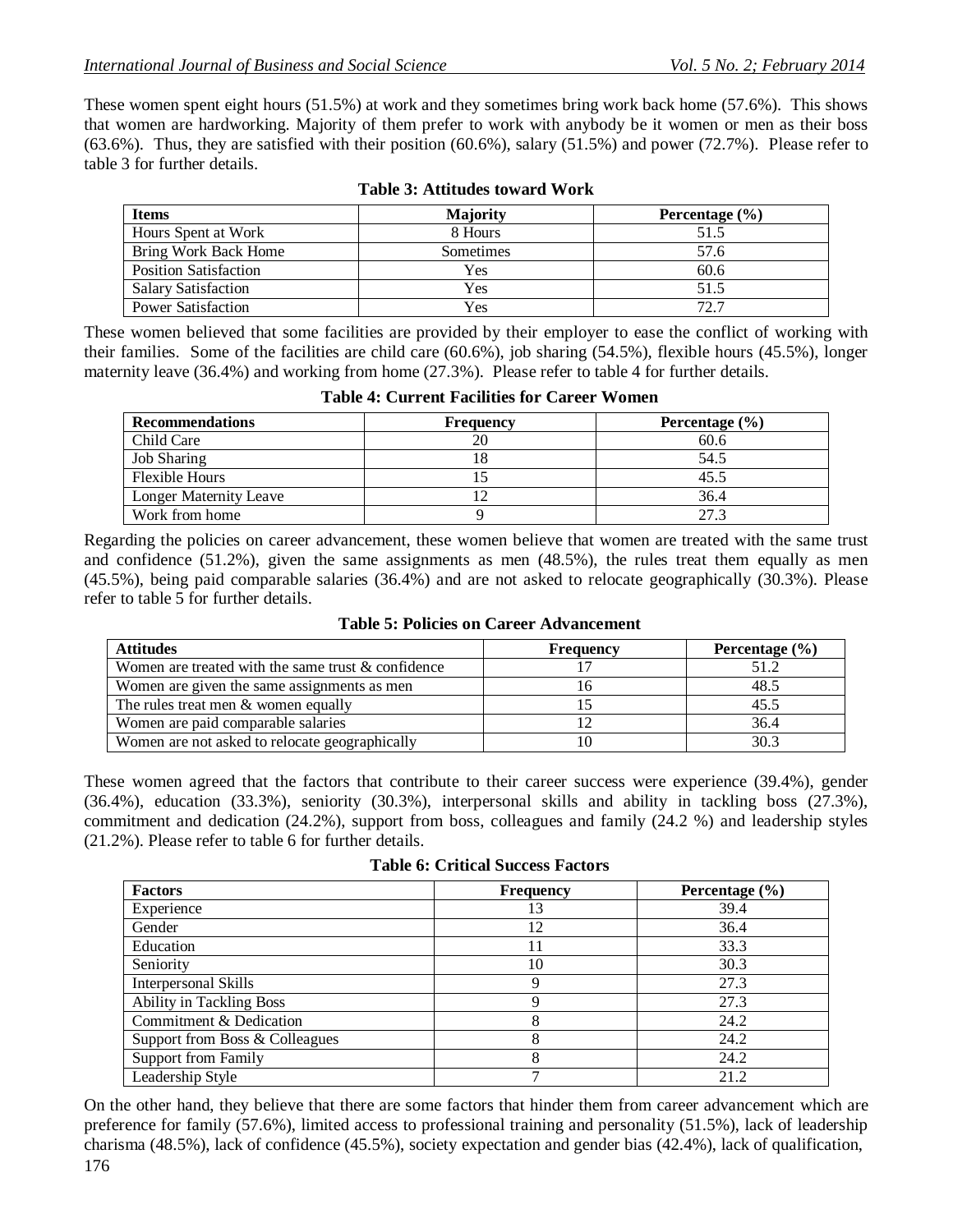power, experience and mentoring system (39.4%), low self esteem (36.4%), lack of informal network and not being taken seriously (30.3%) and lack of prestigious developmental assignments (27.3%). Please refer to table 7 for further details.

| <b>Items</b>                            | <b>Frequency</b> | Percentage $(\% )$ |
|-----------------------------------------|------------------|--------------------|
| Preference For Family                   | 19               | 57.6               |
| Professional<br>Limited<br>Access<br>to | 17               | 51.5               |
| Training                                |                  |                    |
| Personality                             | 17               | 51.5               |
| Lack of Leadership Charisma             | 16               | 48.5               |
| Lack of Confidence                      | 15               | 45.5               |
| Society Expectation                     | 14               | 42.4               |
| Gender Bias                             | 14               | 42.4               |
| Lack of Qualification                   | 13               | 39.4               |
| <b>Insufficient Experience</b>          | 13               | 39.4               |
| Lack of Power                           | 13               | 39.4               |
| No Mentoring System                     | 13               | 39.4               |
| Low Self Esteem                         | 12               | 36.4               |
| Lack of Informal Network                | 10               | 30.3               |
| Not Being Taken Seriously               | 10               | 30.3               |
| Lack of Prestigious Developmental       | 9                | 27.3               |
| Assignments                             |                  |                    |

Regarding to their attitude towards career advancement, they believe that Muslim women are capable in leading organizations (60.6%) as physical inferiority compared to men is not a factor in their religion (54.5%). They should be obeyed and respected as men (51.5%) as their religion does not prohibit them to be the leader of the men (42.4%). This is due to gender is not a factor (33.3%) to be the leader but their capabilities are. Moreover, Muslim Indonesian female civil servants are more concerned of their staff (45.5%).

However, family is more important than their career (60.6%). Thus; these Indonesian Muslim civil servants believe that Muslim women should assist their family financially if the husbands are unemployed or terminally ill (42.4%). Please refer to table 8 for further details.

| <b>Items</b>                                         | <b>Frequency</b> | <b>Percentage</b> |
|------------------------------------------------------|------------------|-------------------|
| Muslim women are capable in leading organizations    | 20               | 60.6              |
| Physical inferiority compared to men is not a factor |                  | 54.5              |
| Muslim women leaders should be obeyed as men         |                  | 51.5              |
| Muslim women leaders should be respected as men      |                  | 51.5              |
| Muslim women can be leaders to men                   | 14               | 42.4              |
| Gender is not a factor                               |                  | 33.3              |

**Table 8: Career Advancement of Muslim Women**

Majority agreed that they have good prospects for promotion in their departments (63.6%). Thus, they would apply promotion in the next three to five years in their department  $(69.7\% \& 21.2\%$  respectively). In order to get the promotion, they are willing to devote their time to advance in their career (45.5%) such as to further studies and perform abilities (30.3%), attend courses (27.3%), develop network with management (24.2%) or change leadership style (18.2%). Majority of them also would like to adjust their career aspiration if they are unsuccessful in their career advancement (48.5%). However, only one of them would like to leave the organization (3.8%). Hence, only a small number of them would leave their organizations if they are unsuccessful in their career advancement. This definitely supports their satisfaction of their position, grade and salary. Please refer to table 9 for further details.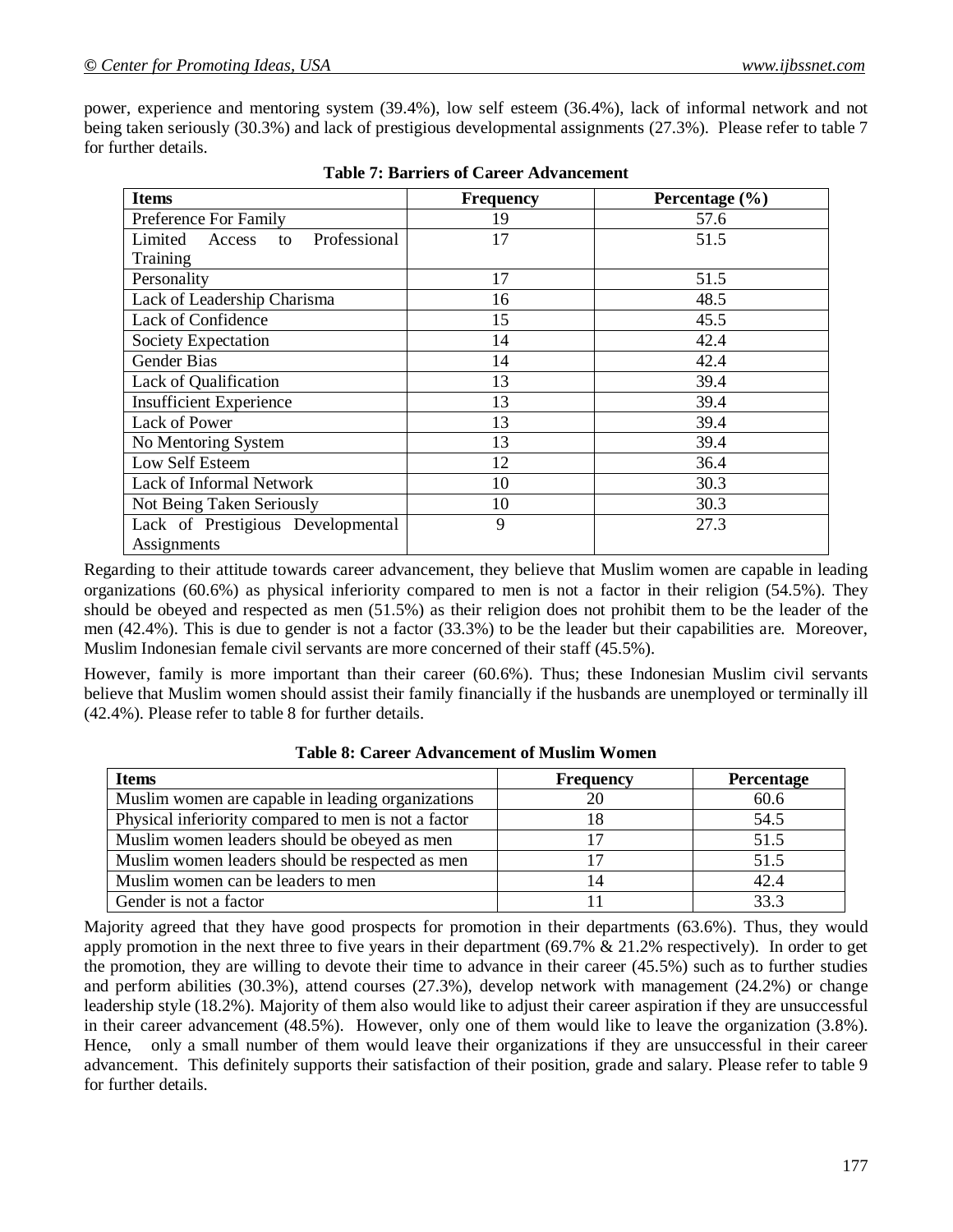| <b>Items</b>                                      | <b>Frequency</b> | Percentage |
|---------------------------------------------------|------------------|------------|
| Apply promotion in next 3-5 years                 | 23               | 69.7       |
| Adjust career aspiration                          | 16               | 48.5       |
| Devote time to advance career                     | 15               | 45.5       |
| <b>Further Studies</b>                            | 10               | 30.3       |
| Perform Abilities                                 | 10               | 30.3       |
| <b>Attend Courses</b>                             |                  | 27.3       |
| Develop Network with Management                   |                  | 24.2       |
| Seek Position At A Higher Level in the Department |                  | 21.2       |
| Change Leadership Style                           |                  | 18.2       |
| Leave the organization                            |                  | 3.8        |

#### **Table 9: Future Plans**

# *4. Conclusion and Recommendations*

The Indonesian public service has taken all measures to ensure that Muslim women are equally represented in decision making levels especially in terms of policies and facilities. Furthermore, the respondents show positive attitudes toward their career advancement even though they admitted that they are facing some barriers that could hinder their career progression. To them, in order to be successful in their career progression, experience tops the list of critical success factors. Thus, only one of the respondents is willing to leave the organizations if her career advancement does not materialize in 5 years time.

Hence, in order to obtain a large amount and valuable experience, these women have to ensure that they would not be transferred frequently from one department to another department as experience is crucial to their career advancement. Longer tenure in certain department means deeper knowledge and higher skills which are very important for career advancement.

Since facilities and policies have impacted positively on Muslim women career advancement, senior managers or administrators in Indonesian public service should enhance and improvise the existing facilities and policies. Effort should also be carried out to establish other facilities and policies that could trigger significant improvement for Muslim women career advancement. Nevertheless, barriers found in this study should also be tackled so that those women can accelerate their career advancement tremendously.

This article is limited to the three ministries in Indonesia and thus, the findings could not be generalized throughout the government. Hopefully, future research will be conducted to fill in the research gaps.

# *Acknowledgements*

Special thanks to RG102/HNE09 for funding this research and to Abdul Rachman Hussein, Iskandar and Iqbal for collecting the data.

# *References*

Al-Bukhari, Sahih Bukhari (1986). Vol 13, No.7138.

Al-Mawardi, (n.d), al-Ahkam al-Sultaniah, Beirut: Dar al Fikr.

- Al-Shawkani, Muhammad b. Ali (1961). Nayl al-autar Syarh al-Muntaqa al-Akhbar min Ahadith Sayyid al-Akhyar, Kaherah: Maktabah Mustafa al-Halabi, Vol.8.
- Anonymous. (n.d.), The politics of gender and decentralization in Indonesia, retrieved on Jan 20<sup>th</sup>, 2010 at http://www.policy.hu/siahaan/researchpaper3.htm.
- Asima Yanty Siahaan (1998), Women and decentralization in Indonesia: bringing local government closer to women? Retrieved on Jan 18<sup>th</sup>, 2010 at http://www.policy.hu/siahaan/Policypaper1.htm.

Badan Pusat Statistik (BPS) (1999) Sakernas 1997-1998. Jakarta.

Badan Pusat Statistik (BPS) (2008) Sakernas. Jakarta.

- Booth, Anne (2005) The evolving role of the central government in economic planning and policy making in Indonesia*, Bulletin of Indonesian Economic Studies,* 41(2): 197-219.
- Ford, Michele, Lyn Parker (2008) Thinking about Indonesian women and work (eds) Women and Work in Indonesia. London: Routledge, 1-16

Ibn Taimiyyah, (1993). al-siyasah al-syar'iyyah fi islah al-Ra'i wa al-Ra'iyah, Beirut.